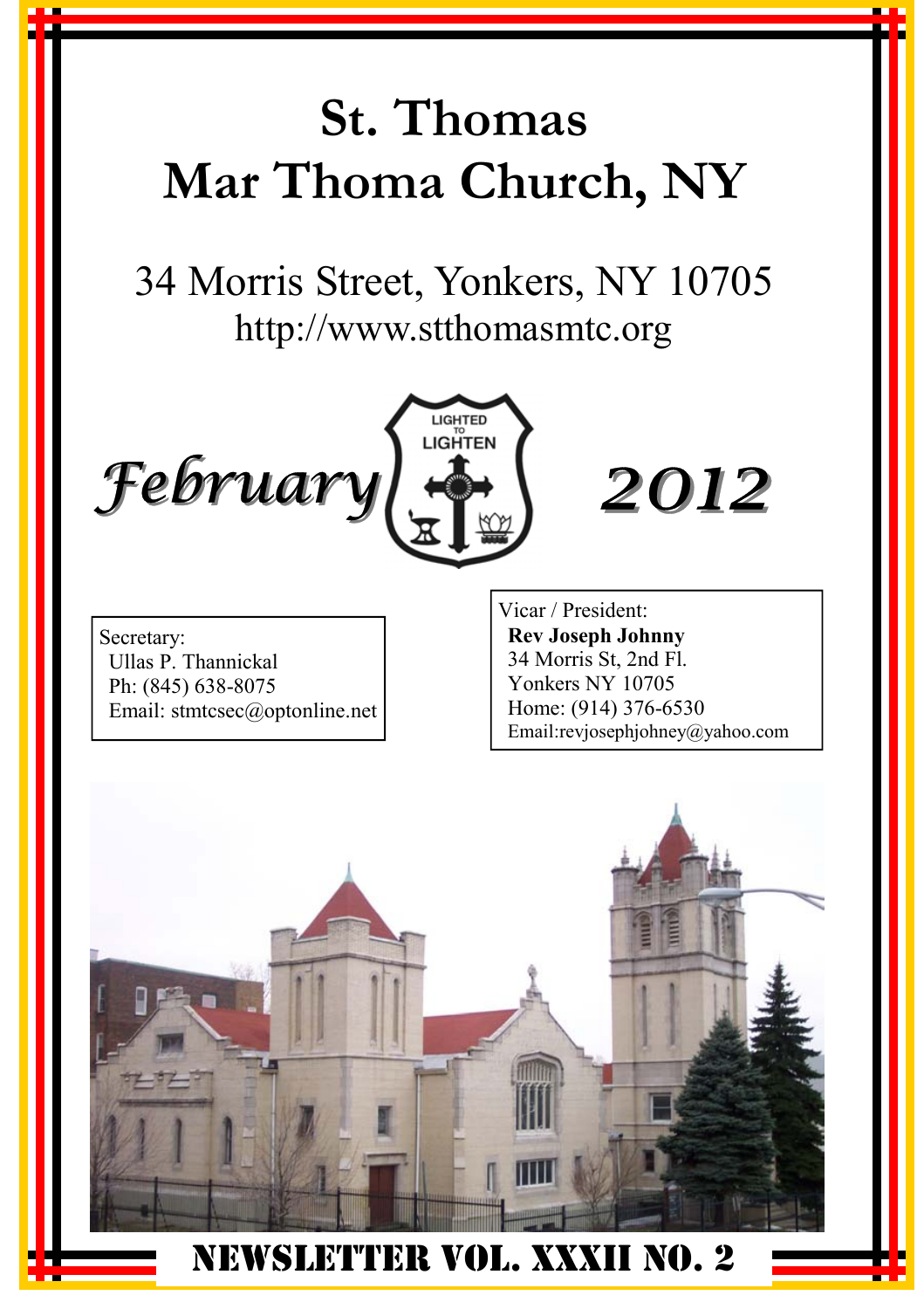#### **WORSHIP SERVICE SCHEDULE**

#### *Our Worship Services will be conducted downstairs while the sanctuary is being renovated.*

| <b>Date</b> | Time                    | Worship                                                                              |
|-------------|-------------------------|--------------------------------------------------------------------------------------|
| Sun, Feb 5  | $9:00$ am<br>$10:30$ am | Praise & Worship (Malayalam), Bible Class<br>Holy Communion Service, English         |
| Sun, Feb 12 | $9:30$ am<br>$10:30$ am | Praise & Worship (Malayalam), Intercessory Prayer<br>Holy Communion Service, English |
| Sun, Feb 19 | $9:30$ am<br>$10:30$ am | Praise & Worship (Malayalam), Bible Class<br>Holy Communion Service, Malayalam       |
| Sun, Feb 26 | $9:30$ am<br>$10:30$ am | Praise & Worship (Malayalam), Bible Class<br>Holy Communion Service, Malayalam       |

#### **MAR THOMA SYRIAN CHURCH OF MALABAR LECTIONARY CHRISTIAN YEAR — 2012 FEBRUARY**

| <b>Date</b> | 1st Lesson                    | 2nd Lesson    | <b>Epistle</b>              | Gospel                           |
|-------------|-------------------------------|---------------|-----------------------------|----------------------------------|
| Sun, Feb 5  | 2 Kings. 2:19-22              | Rev. 22:1-7   |                             | 2 Cor. 12:7-10 St. Mark. 5:25-34 |
| Sun, Feb 12 | Josh. 6:12-20                 | Rev. 22:5-17  |                             | Rom. 13:11-14 St. Mark. 14:32-42 |
| Sun, Feb 19 | $Job. 1:1-5$                  |               | Rom. 12:1-15 2 Cor. 5:16-21 | St. John. 2:1-11                 |
|             | Sun, Feb 26   2 Kings. 5:1-16 | Jam. $2:1-10$ | Acts. 5:12-16               | St. Luke. 5:12-16                |

#### **IMPORTANT DAYS IN SABHA/DIOCESAN CALENDAR**

| <b>Date</b> | <b>Importance of the Day</b>                                                 |
|-------------|------------------------------------------------------------------------------|
| Thu, Feb 1  | Mayaltho: Presentation of our Lord in the Temple- (End of Three Day<br>Fast) |
| Sun. Feb 5  | Medical Mission Sunday. 'Healing to the Nation and people'                   |
|             | Sun, Feb 12   117th Maramon Convention Begins- 'Arise Let us go forward'     |
| Sun, Feb 19 | Pethurtha: Beginning of Great Lent<br>End of Maramon Convention              |
|             | Mon, Feb 20 Shubkono: Service of Reconciliation during Great Lent            |
|             | Sun, Feb 26 The Compassion of our Lord (2nd Sunday in Lent)                  |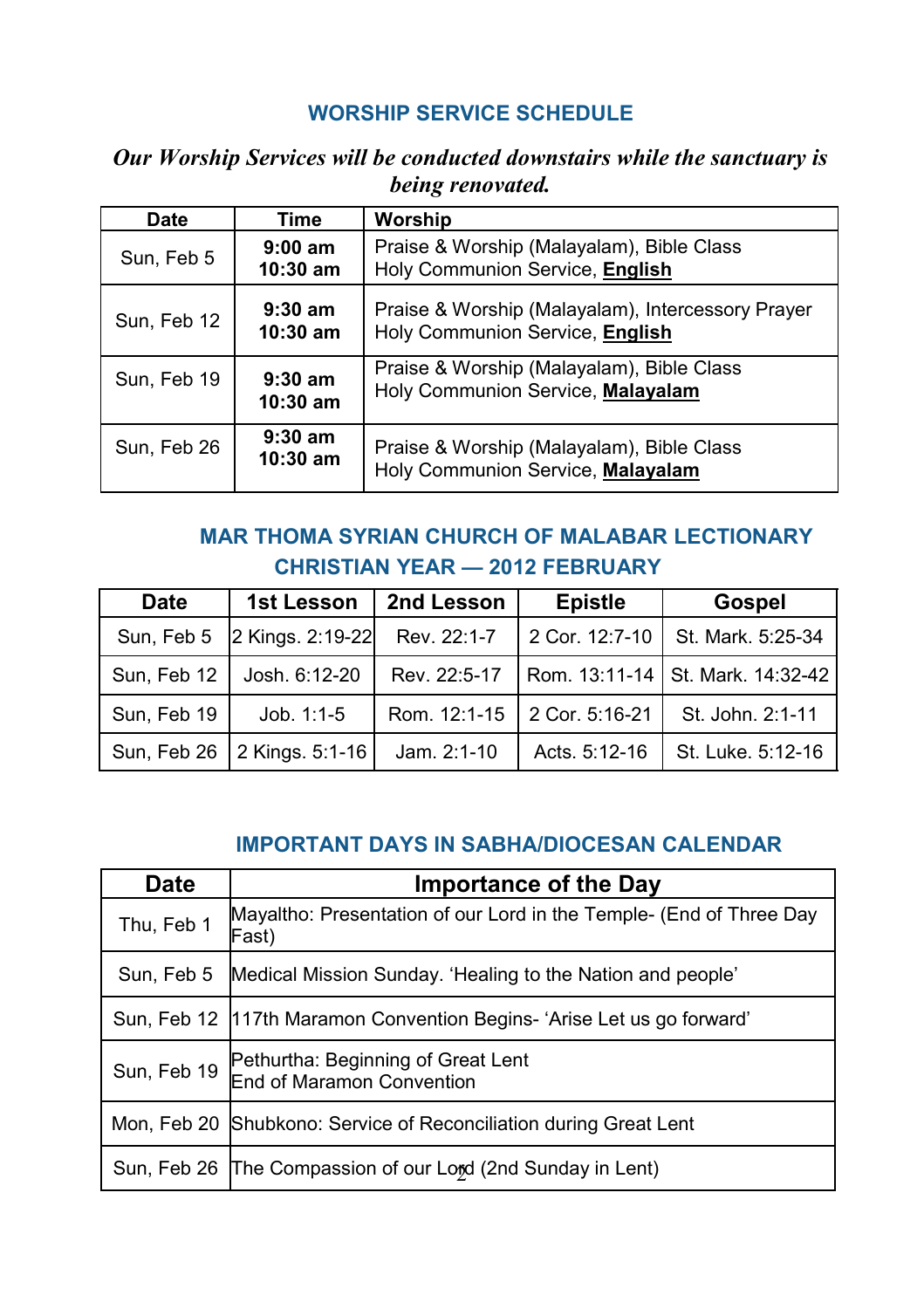

Dearly beloved in Christ,

Greetings in the matchless name of our Lord and savior Jesus Christ! The month of February is very important as far as our Church is concerned. Maramon Convention begins on  $12<sup>th</sup>$  of this month. The main theme for this year's convention is "Arise, let us be going" based on the Biblical passage Matt.26: 46

 The theme reminds us of our mission in the society. Listening to the word of God must challenge us for the mission. As

Emil Bruner says, "church exists by its mission as fire exist by burning." Church is a called out community. That is precisely the root word for church –ecclesia- implies. At the same time we are send in to the world with a mission to accomplish – to transform the world.

 The 50 days great lent commence on February 19. Observance of lent has become a mere ritual or a convention now a days. The deep meaning and significance of lent and fasting is to be rediscovered. Last year when we observed lent we made certain concrete practical resolutions - 'fast from anger and hatred; fast from judging others; fast from discouragement; fast from complaining; fast from resentment and bitterness and fast from spending too much money. Let us make a sincere diagnosis on our own life whether we could make any difference in our mind set and attitude towards others by the observance of fast and lent. If not, this is the time for repentance and renewal of our resolutions.

 In the book of Isaiah chapter 58 we see a critique of the futility of the pseudo fasting of the people and a call for real fasting which is well pleasing and acceptable to the Lord. The community's fasting is ineffectual because it fast to cover the life that is selfish, unjust and violent. "Look, you serve your own interest on your fast day, and oppress all your workers. Look, you fast only to quarrel and to fight and to strike with a wicked fist." (vv.3b-4a). Isaiah exhorts us the true purpose of fasting as to instill the virtue of humility and commitment to justice. "Is not this the fast that I choose: to loose the bonds of injustice, to undo the thongs of the yoke, to let the oppressed go free, and to break every yoke?" (v. 6) True fasting is not just abstinence from certain quality food (of course it involves abstinence from all sorts of extravagance) but the deliberate choice to give to those in need. Let us resolve to set apart our material resources during this lent season to give shelter to the homeless and to feed the hungry and care the most unfortunate brothers and sisters of our community. It is also the time for re ‐establishing our lost harmony with God and our fellow beings.



Yours in His Service,

Rev. Joseph Johnny Vicar

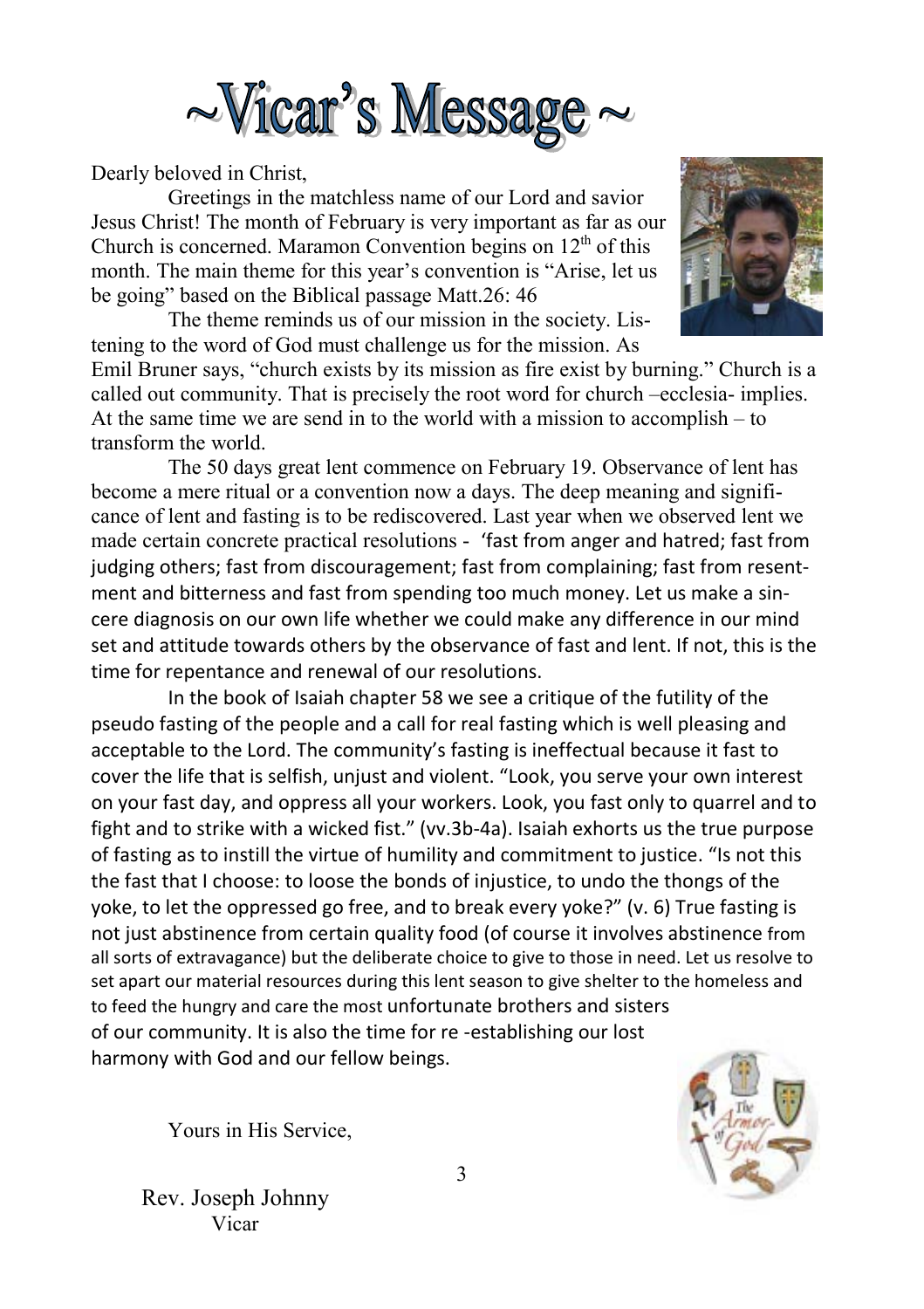# **EVENING LENT & AREA PRAYER**

| <b>Area</b>                                            | Date & Time                       | <b>Location</b>                           |
|--------------------------------------------------------|-----------------------------------|-------------------------------------------|
| Manhattan/NJ                                           | Sat, Feb 4<br>6:00pm              | Mr. Varkey Uthup<br>New Milford, NJ       |
| <b>Yonkers South</b><br>(McLean Ave) /<br><b>Bronx</b> | Sun, Feb 5<br>6:30pm              | Mr. M. J. George<br>Yonkers, NY           |
| <b>Upper West-</b><br>chester / CT                     | Sat, Feb 11<br>6:30pm             | Mr. Pallickal Easo Koshy<br>Scarsdale, NY |
| Queens / Long<br>Island                                | <b>TBA</b>                        | <b>TBA</b>                                |
| <b>Yonkers East</b><br>(Central Ave)                   | Sat, Feb 18<br>7:00 <sub>pm</sub> | Dr. Varghese Abraham<br>Yonkers, NY       |
| Rockland                                               | Sun, Feb 19<br>6:30 <sub>pm</sub> | Mr. Thomas John<br>Spring Valley, NY      |
| <b>Evening Lent</b><br>Prayer                          | Mon, Feb 20<br>6:30pm             | Mr. Jacob Vaidian<br>Yonkers, NY          |
| <b>Evening Lent</b><br>Prayer                          | Tue, Feb 21<br>6:30pm             | Mr. John K. Abraham<br>Spring Valley, NY  |
| <b>Evening Lent</b><br>Prayer                          | Wed, Feb 22<br>6:30pm             | Mr. John Kurian<br>Spring Valley, NY      |
| <b>Evening Lent</b><br>Prayer                          | Thu, Feb 23<br>6:30 <sub>pm</sub> | <b>TBA</b>                                |
| <b>Evening Lent</b><br>Prayer                          | Fri, Feb 24<br>6:30pm             | <b>TBA</b>                                |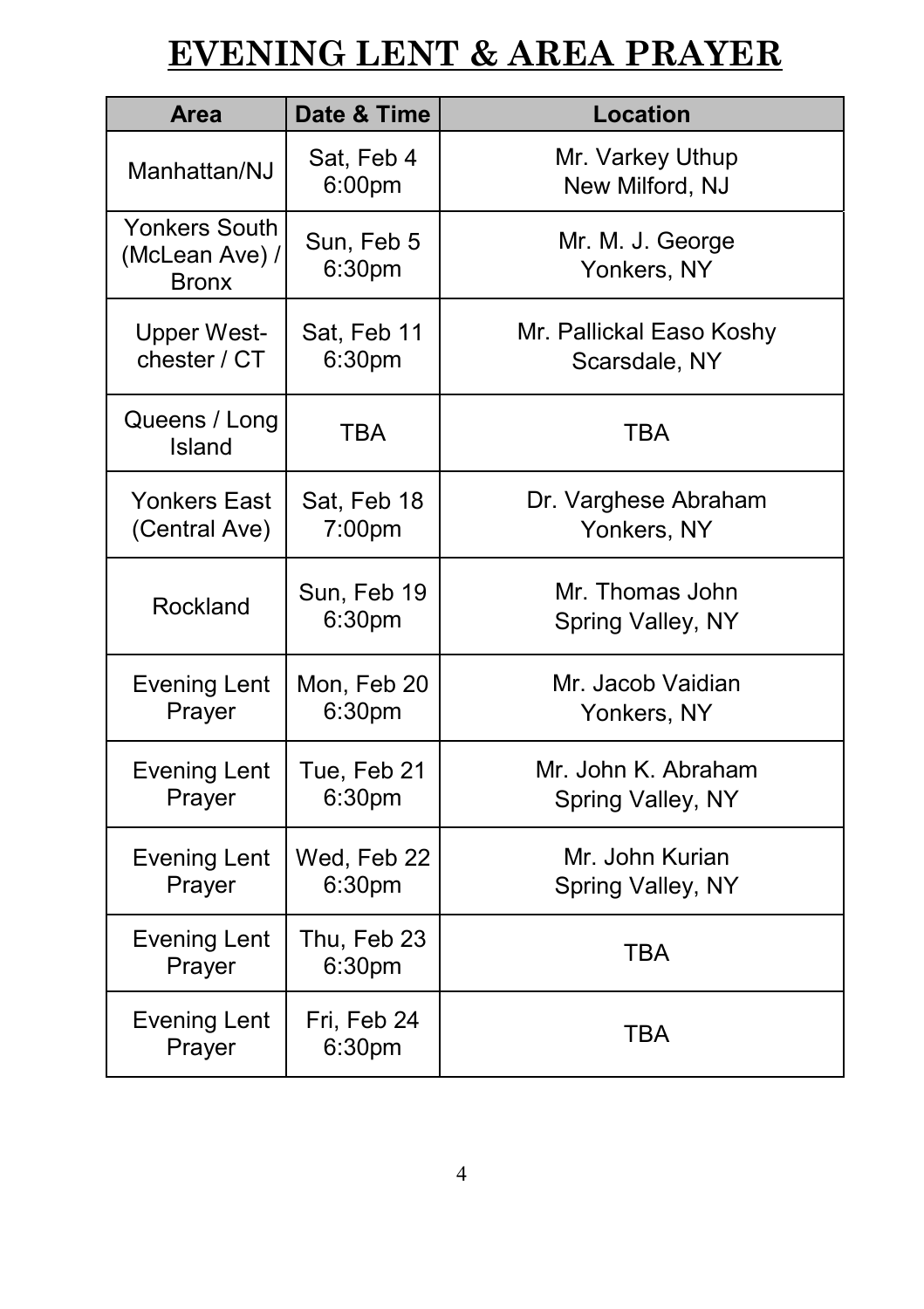| <b>Area</b>                            | Date & Time           | Location                          |
|----------------------------------------|-----------------------|-----------------------------------|
| Yonkers West<br>(Church-<br>Riverdale) | Sat, Feb 25<br>6:30pm | Mr. Varghese Jacob<br>Yonkers, NY |
| Yonkers North<br>(Broadway)            | TBA                   | TBA                               |
| Evening Lent                           | Mon, Feb 27           | Mr. Thomas V. Varghese            |
| Prayer                                 | 6:30pm                | White Plains, NY                  |
| Evening Lent                           | Tue, Feb 28           | Mr. M. J. George                  |
| Prayer                                 | 6:30pm                | Yonkers, NY                       |
| Evening Lent                           | Wed, Feb 29           | Mr. M. C. Chacko                  |
| Prayer                                 | 6:30pm                | Spring Valley, NY                 |

# **MONTHLY FASTING PRAYER**

| <b>Event</b>                     | Date & Time | Location                          |
|----------------------------------|-------------|-----------------------------------|
| Monthly<br><b>Fasting Prayer</b> |             | Mr. P. John Joseph<br>Yonkers, NY |

# **Organizational Meetings**

### **SUNDAY SCHOOL**

Sunday Schools Starts at 9:00AM every Sunday

# **EDAVAKA MISSION**

**Prayer Meeting** at **Church** every **Wednesday** at **7:00 PM Except** 

| <b>Edavaka Mission Date &amp; Time</b> |                   | Location          |
|----------------------------------------|-------------------|-------------------|
| Wednesday prayer   Wed, Feb 1,         |                   | Mr. Abraham Koshy |
|                                        | $7:00 \text{ pm}$ | Pelham, NY        |
|                                        |                   |                   |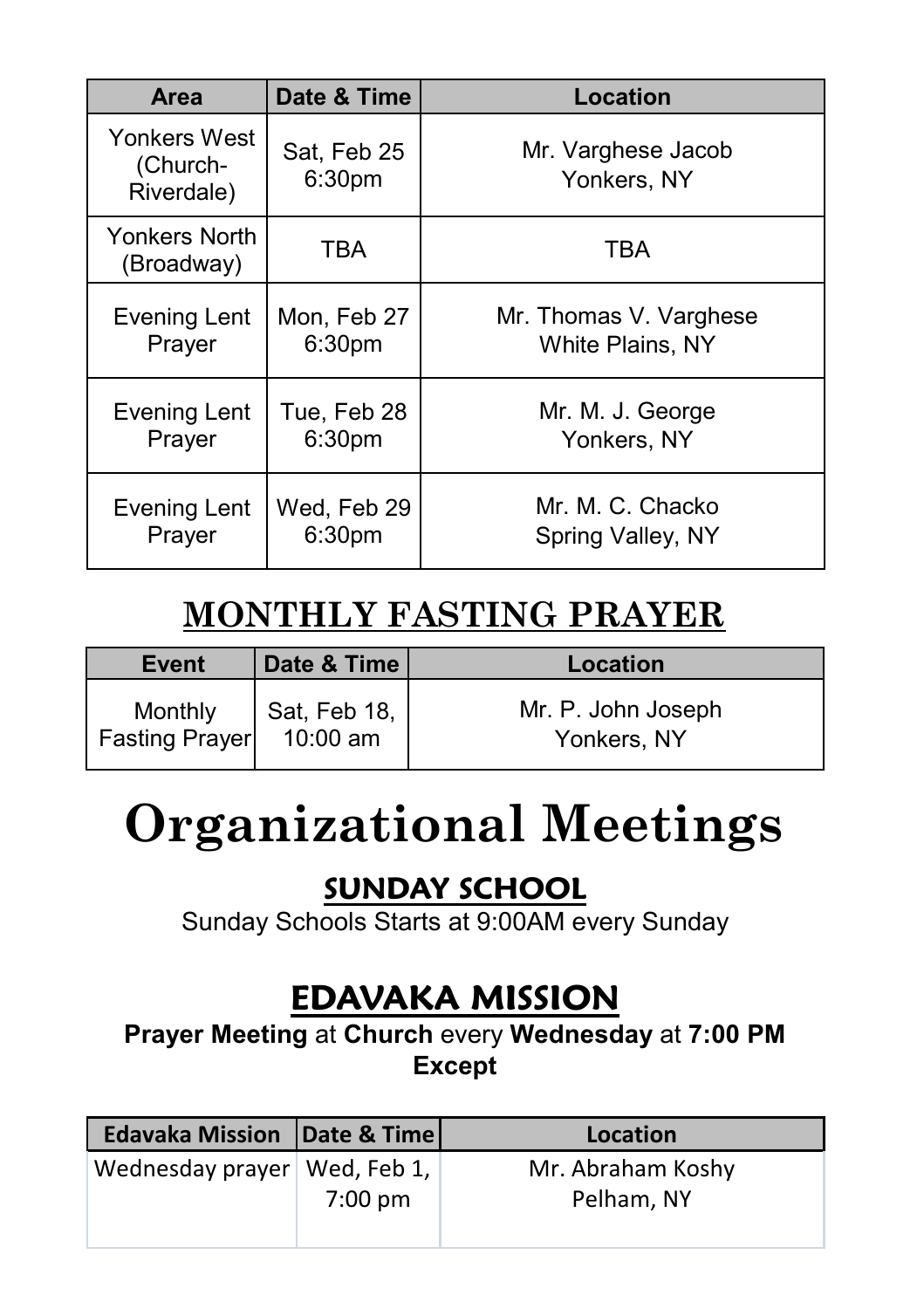# **SEVIKA SANGHAM**

#### **Bible Study** - 3rd Sunday at Church **Friday Prayer Meeting**

| <b>Sevika</b><br>Sangham | Date &<br><b>Time</b> | Location             |
|--------------------------|-----------------------|----------------------|
| Friday                   | Fri, Feb 3,           | Mrs. Sherly Vaidyan  |
| Prayer                   | $9:30$ am             | Hartsdale, NY        |
| Friday                   | Fri, Feb 10           | Mrs. Saramma Jolly   |
| Prayer                   | 9:30am                | Yonkers, NY          |
| Friday                   | Fri, Feb 17,          | Mrs. Sosamma Joseph  |
| Prayer                   | $9:30$ am             | Yonkers, NY          |
| Friday                   | Fri, Feb 24,          | Mrs. Aleyamma Thomas |
| Prayer                   | $9:30$ am             | Yonkers, NY          |

# **YUVAJANA SAKHYAM**

| Event          | Date & Time | Location |
|----------------|-------------|----------|
| Cottage Prayer | ™ВА         | "RA"     |

# **YOUNG FAMILY FELLOWSHIP**

| Event                 | Date & Time | Location |
|-----------------------|-------------|----------|
| Fellowship<br>Meeting | ТВА         | TRA      |

## **Senior Citizen Fellowship**

| Event                 | Date & Time | Location  |
|-----------------------|-------------|-----------|
| Fellowship<br>Meeting | Sun, Feb 12 | At Church |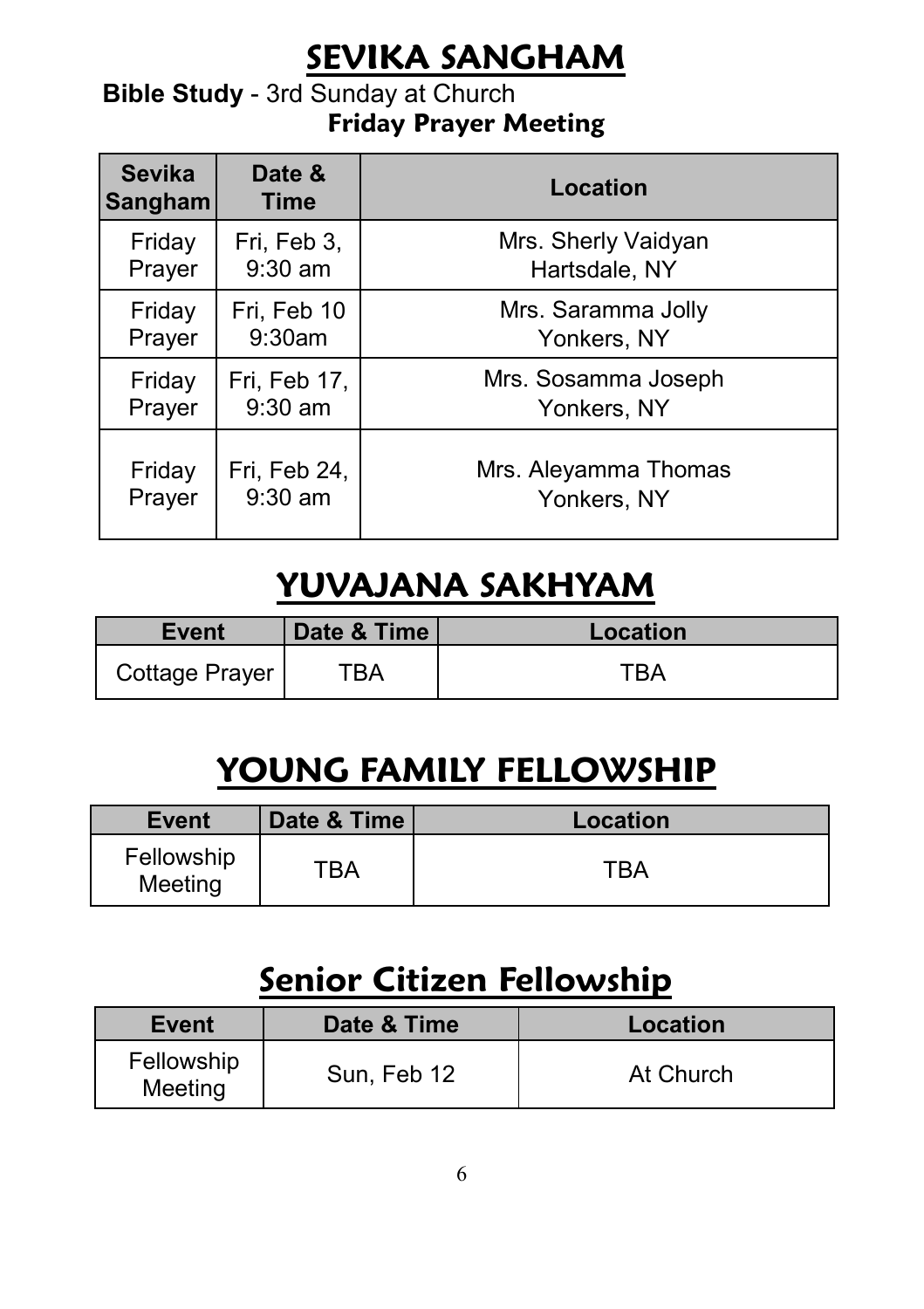#### *Youth Chaplain's Corner*

Greetings in the name of One Triune God the Father, Son, and Holy Spirit.

 The month of February is very memorable to many of us. The United States of America observes this month as African-American month, Valentine's Day is celebrated in honor of love, and after all it is the shortest month of the year with 28 days. For the Mar Thoma Church too this month is a special month. Maramon convention is held this month and most importantly the liturgical season of the church begins this month, the *Great Lent Season*. Lent is a term derived from Anglo- Saxon and means "long days" or spring. Christian church observed this time as a period of fasting and penitence for all in preparation for Easter. Jesus prepared for his ministry during forty days of fasting and wrestling with temptation in wilderness. I personally encourage all the Youths to participate in this lent by giving up certain things that you cannot live without and spending more time in prayers and meditations and also mending broken relationships. I praise God for the Youths of our region. The activities organized by the region and Diocese were well received and were a blessing to many. Christmas choir festival went well and Rev. Joseph Johnny gave a blessed and challenging message to the participants of that event. A good number of Youth fellowship members from our region attended the Diocesan Leadership conference hosted by St. Mark's MTC, Tampa, Florida. All those who attended this conference gained a new perspective and appreciation for our church and its ministry in this Diocese. The Young Women's one-day conference held at Long Island Mar Thoma Church, Merrick, NY was well attended and received many inspiring feedbacks. This conference included a service activity that created care packages for victimized women of Domestic Violence living in a shelter in NYC. This was a moving experience to all. St. Thomas MTC Youth Fellowship members visited St. Joseph's Nursing Home at Yonkers, NY and Richmond Children's Center on Christmas Eve and sang carols to Senior Citizens and mentally challenged children. God is calling our youths to identify with the needs and agenda of God's kingdom on this earth. The activities and involvement of our Youths reveal God's presence with us and that is moving, challenging and redeeming our faith community. May God bless you all.

#### **Youth Chaplain's February 2012 Schedule:**

1st Sunday St. Andrews Mar Thoma Church 2nd Sunday Epiphany Mar Thoma Church 3rd Sunday St. John's Mar Thoma Church 4th Sunday St. Thomas Mar Thoma Church \*Individual parish Youth Fellowship Bible studies throughout the month

#### *Weekly Bible Study:*

**When**: Every Thursday **Time**: 8:00 P.M. to 9:00 P.M **Where:** Youth Chaplain's Parsonage- 194 Bregman Ave, New Hyde Park, NY, 11040 **Contact:** 516-437-0425/516- 532-6115 or bsimonachen@gmail.com

#### *Events of the Region:*

Lay Leaders and assist in the Holy Qurbana Service in the churches. **Workshop on Holy Qurbana:** This workshop is intended for those who are interested in learning more about Holy Qurbana service in the Mar Thoma Church, especially for those who are

**Venue: St. Thomas Mar Thoma Church, Yonkers, NY** 

**Date: February 26th Sunday, 2012** 

**Time: 3:30 PM to 5:00 PM**